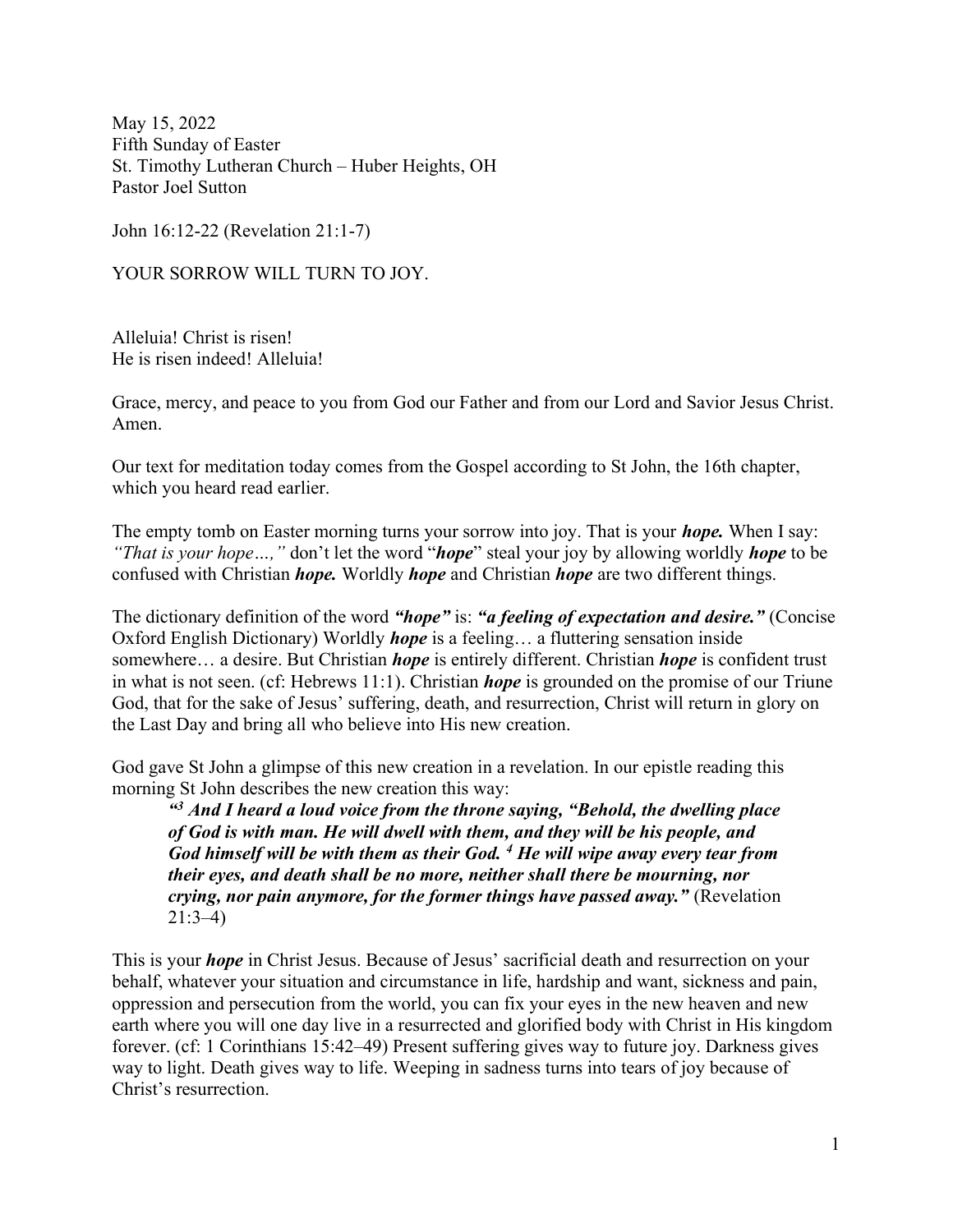In this world a disciple is not above his teacher, nor a servant above his master. (cf: Matthew 10:24) You will have suffering and sorrow. It is the cost of discipleship. It is the cost of taking up one's cross and losing one's life for the sake of Jesus. (cf: Matthew 16:24–25) But the end is not in this world experiencing sufferings or the cross. The end is the joy of life in the Kingdom of God in eternity.

For these last three weeks of the season of Easter, our Gospel texts take place in the Upper Room on the night before Jesus' crucifixion. His earthly ministry is about to come to an end. He has an appointment to be put to death on the cross the next day, so in these last hours He is imparting as much information to His disciples as they can grasp. There is much more that remains to be said, but they cannot bear any more. (cf: John 16:12) Anything more they would not understand. They are suffering from information overload compounded by their fragile state of faith mixed with sorrow of grief at the thought of Jesus leaving them.

Jesus has told His disciples all that they needed for salvation. As He looked into their faces just hours before His betrayal, He saw their uncertainty, fear, doubt, sadness. So, He comforts them with the promise of sending them a Helper, the Holy Spirit of truth, who will guide them into a clearer understanding of God's truth as they make their way into the future. (cf: John 16:12–15) Jesus has a mission. It is what the prophets had foretold. It is why He left the glory of heaven and took on the flesh of man. It was necessary that the Christ should suffer these things. (cf: Luke 24:25–26) Jesus said to them:

## "A little while, and you will see me no longer..." (John  $16:16$ )

What sounded like a riddle would the next day turn into prophesy fulfilled as the disciples no longer saw Jesus. His beaten and crucified dead body was taken down from the cross, laid in the tomb, and a huge stone was be rolled in front, sealing the tomb. With their Lord's dead body secure in the tomb, the disciples would weep and lament, while at the same time, the devil and the world would rejoice for they thought that Jesus was defeated.

Whatever brings sorrow to the saints brings joy to the sinners. But as He often does, Jesus flips things on its head. He had promised them that in a little while they would see Him again and their sorrow would turn into joy. (cf: John 16:16, 20) And they did see Him risen from the dead. Their Good Friday anguish and sorrow turned into Easter morning joy at His appearance to Mary, then the disciples, and then to Thomas. (cf: John 20:16, 19, 27) All the darkness and death of Good Friday was swallowed up in joy and light. Jesus is alive. He is risen indeed.

But why did this all have to take place? Was it just so we would have an exciting climax to a compelling story? No. All these things were necessary. If Jesus only dies, and the disciples never see Him alive again, it means that He was never raised from the grave. If Christ was not raised from the grave, you and I are without Christian hope. St Paul writes:

"… if Christ has not been raised, your faith is futile and you are still in your sins.  $^{18}$  Then those also who have fallen asleep in Christ have perished.  $^{19}$  If in Christ we have hope in this life only, we are of all people most to be pitied."  $(1)$ Corinthians 15:15–19)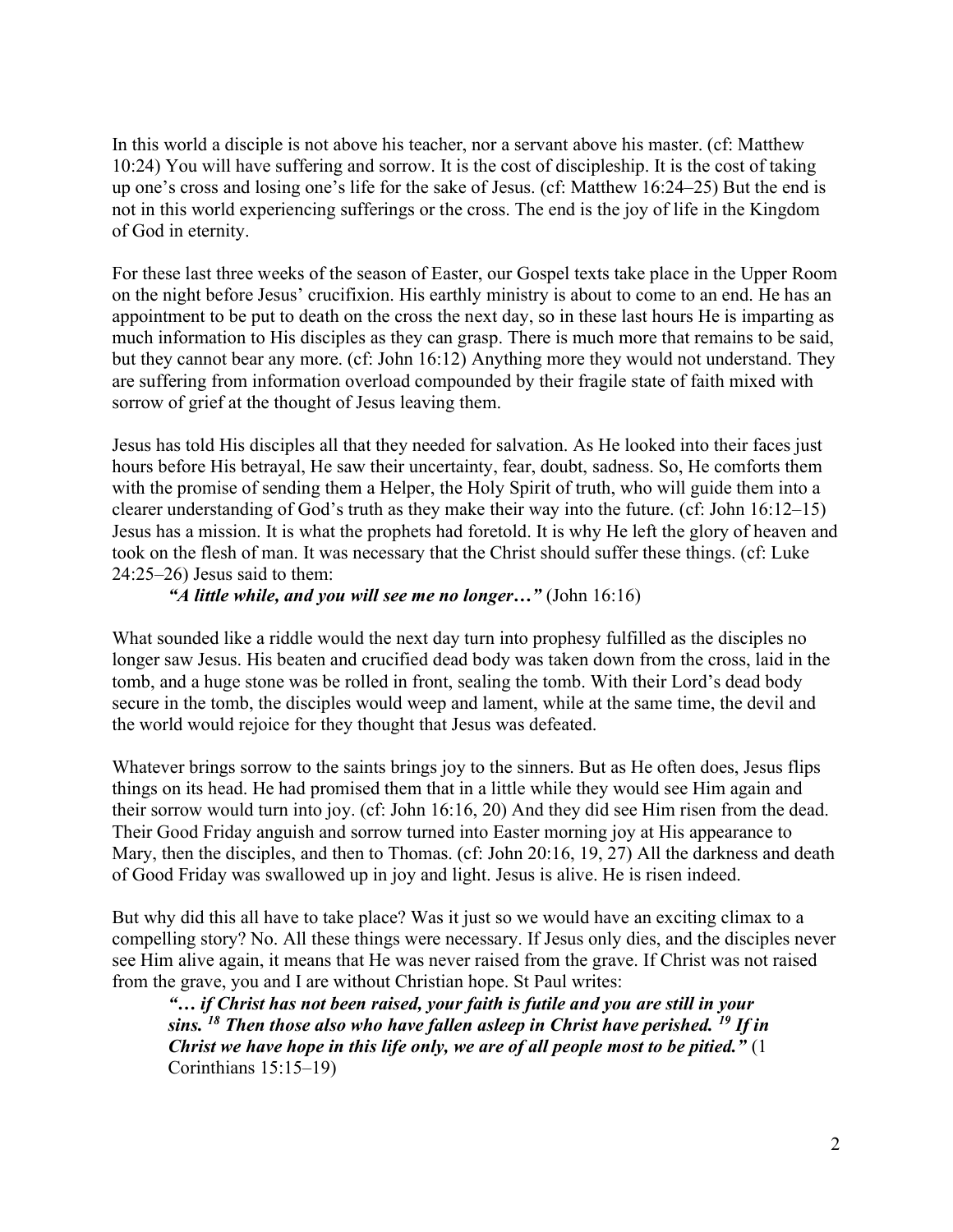If there is no resurrection there is no joy, there is no hope, there is no gift of the Holy Spirit to guide the apostles into proclaiming the faith to the early Church and inspiring them to record Holy Scripture through which the Holy Spirit creates and sustains faith in us today. If Jesus only dies, then sin and Satan win because it would mean that death has defeated Jesus just as it has been defeating people since Adam and Eve in the Garden of Eden. (cf: Genesis 3:1–7)

But Jesus is not only crucified, dies, and is buried. It was He **Himself** who laid down His life in order that He may take it up again. (cf: John 10:17–18) His sacrifice on the cross redeemed you from sin and death. If He had remained in the grave, His victory over death and the grave would be incomplete. Christ's complete act of redemption, what we call the Gospel, is the death *and* resurrection of Jesus Christ for the forgiveness of your sins and the hope of your own resurrection and everlasting life.

The empty tomb on Easter morning turns your sorrow into joy. That is your *hope*. That is your joy. But the devil desires to steal your hope. He wants to destroy your joy. He wants to keep you bound to your sin. He wants you to believe that your sins are too big for Christ, and that His suffering, death, and resurrection is not sufficient to save you. He wants you to doubt and to despair. He wants you to dwell on your life and your sufferings and get all emotional in your situation and circumstances – and then look at the pleasures and treasures of the world, and whether or not you are healthy, wealthy, and wise.

If he can get you to set your heart and mind on the things that you see and hear and experience in this life, he has you in his pocket of doubt and despair. You will doubt that God is in control, or that He cares for you, or He even exists. You will despair that God has given up on you, or that your life is meaningless, or that eternal salvation is some fantasy world within the lunatic fringe. When you take your eyes off the suffering, death, and resurrection of Jesus – and – allow the trials and tribulations and sufferings which are part of living in this broken and sinful world to take over and steal your heart and mind from Christ and His promises, the devil has stolen your hope. He has deceived you and taken away your hope, your joy, and your eternity.

It is not just you. You are not alone. It is part of Original Sin clinging to your flesh. You and me and all mankind bear the sinful mortal nature of our ancestors Adam and Eve. The Good News is, God has neither forgotten nor forsaken you. From before the foundation of the world, God chose you in Christ, that you should be holy and blameless before him. (cf: Ephesians 1:3–4) St Paul writes:

"In  $[Christ]$  we have redemption through his blood, the forgiveness of our trespasses, according to the riches of his grace." (Ephesians  $1:7$ )

Brothers and sisters in Christ, the empty tomb on Easter morning turns your sorrow into joy. The message of Easter is that God's enemies did not win. Sin, death, and the devil did not win. And the world will never win. From before the foundation God saw you dead in sin and trespasses and put together His plan of salvation for you through Jesus earthly life, suffering, death, and resurrection. In Baptism you put on Christ, making you holy and blameless in His sight. (cf: Galatians 3:27) It was there that you were united to Christ's death and resurrection. And just as sure as Christ was raised from the dead, all who are in Christ will one day be resurrected like Him and walk in the newness of life. (cf: Romans 6:3-5) In the washing of the water and the